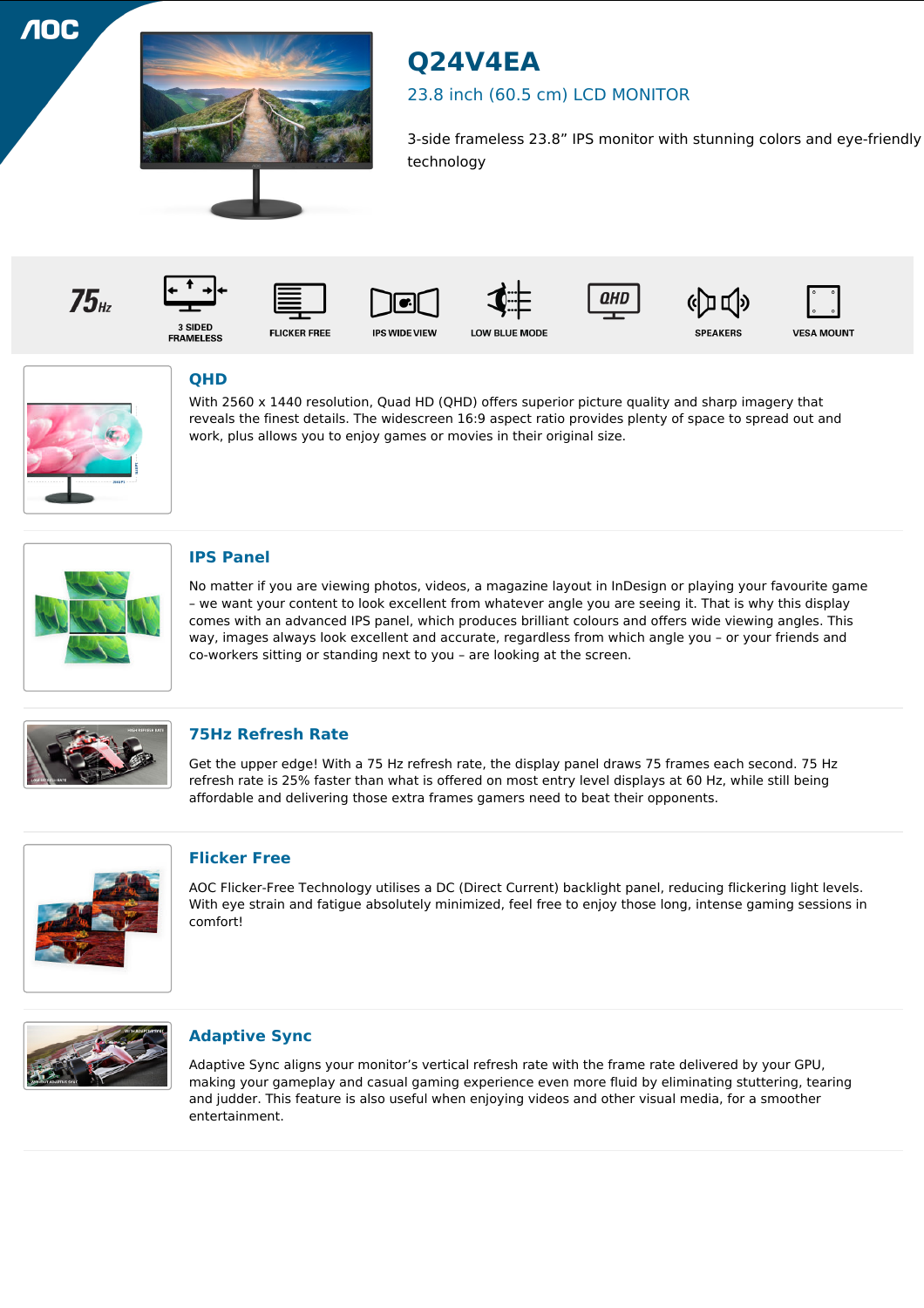

#### **Lowblue Light**

AOC Lowblue Light protects you from harmful blue light which, during long sessions, has been shown to cause eye strain, headaches, and sleeping disorders. Our Lowbue Light feature reduces the harmful wavelengths emitted without sacrificing color composition, setting the experience free from the worry of eye damage.



#### **Speakers**

Built-in speakers make it easy to catch up with family, friends and colleagues. For movies, music, games and more, you'll enjoy quality audio without the hassle of connecting external speakers.

| <b>General</b>      |                  |
|---------------------|------------------|
| Model name          | Q24V4EA          |
| EAN                 | 4038986149877    |
| Product Line        | Value-line       |
| Series              | V <sub>4</sub>   |
| Channel             | B <sub>2</sub> C |
| Classification      | Mainstream       |
| Section             | Consumer         |
| Launch date         | 15-03-2021       |
| Continent           | Europe           |
| Product status (EU) | Launch           |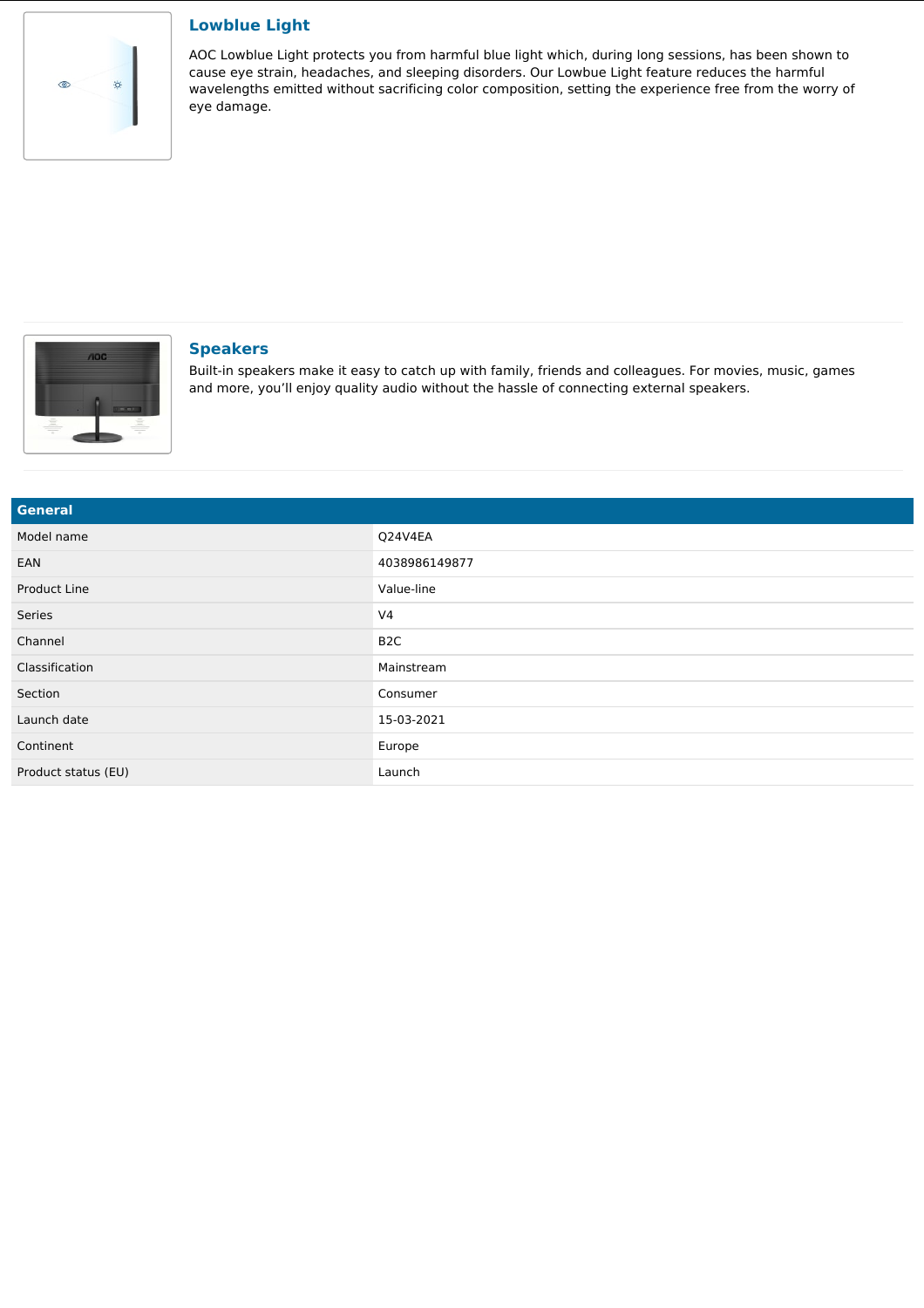| <b>Screen</b>                     |                                                                        |
|-----------------------------------|------------------------------------------------------------------------|
| Resolution                        | 2560x1440                                                              |
| Refresh rate                      | 75Hz                                                                   |
| Screen size (inch)                | 23.8 inch                                                              |
| Screen size (cm)                  | 60.5 cm                                                                |
| Flat / Curved                     | Flat                                                                   |
| Backlight                         | WLED                                                                   |
| Panel Type                        | <b>IPS</b>                                                             |
| Aspect ratio                      | 16:9                                                                   |
| <b>Display Colours</b>            | 16.7 Million                                                           |
| Panel Colour in Bits              | 8                                                                      |
| sRGB Coverage (%) (CIE 1931)      | 121                                                                    |
| Adobe RGB Coverage (%) (CIE 1931) | 89                                                                     |
| NTSC coverage (%) (CIE 1931)      | 86 %                                                                   |
| Pixels per Inch                   | 123                                                                    |
| Response time (GtG)               | 4 ms                                                                   |
| Contrast (static)                 | 1000:1                                                                 |
| Contrast (dynamic)                | 20M:1                                                                  |
| Brightness (typical)              | 250 cd/ $m2$                                                           |
| Viewing angle (CR10)              | 178/178 9                                                              |
| <b>Hard Glass</b>                 | Antiglare + 3H                                                         |
| OSD languages                     | EN, FR, ES, PT, DE, IT, NL, SE, FI, PL, CZ, RU, KR, CN (T), CN (S), JP |

| <b>Exterior</b> |              |
|-----------------|--------------|
| Monitor colour  | <b>Black</b> |
| Bezel Type      | Frameless    |
| Removable Stand | v            |

| <b>Ergonomics</b> |                                                   |
|-------------------|---------------------------------------------------|
| Vesa Wallmount    | 100x100                                           |
| Tilt              | $\sim$ -3.5° $\pm$ 1.5° $\sim$ 21.5° $\pm$ 1.5° ° |

| Multimedia               |                       |
|--------------------------|-----------------------|
| <b>Built-in Speakers</b> | 2 W x 2               |
| Audio output             | Headphone out (3,5mm) |

| <b>Connectivity and Multimedia</b> |                                                  |
|------------------------------------|--------------------------------------------------|
| Signal Input                       | HDMI $1.4 \times 1$ , DisplayPort $1.2 \times 1$ |

| <b>What's in the Box?</b> |                   |
|---------------------------|-------------------|
| <b>HDMI</b> cable         | $1,5 \, \text{m}$ |
| Power Cable C13           | 1,5 m             |